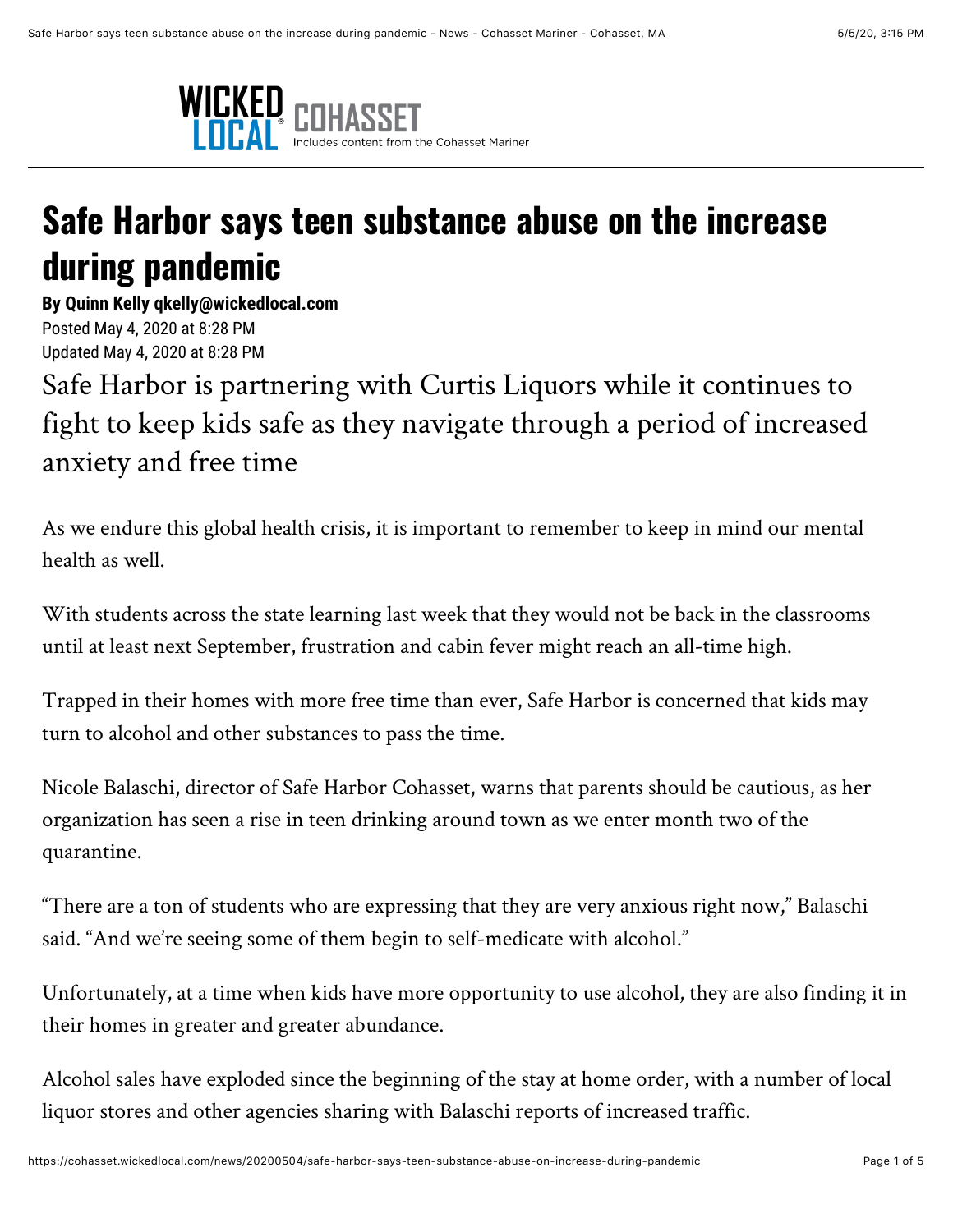"There's more alcohol in homes right now and more time for the youth to access it," noted Balaschi.

Continuing its mission to combat youth substance use and properly educate students on its dangers, Safe Harbor has once again partnered with Curtis Liquors.

Through a state grant, Safe Harbor obtained 30 bottle locks, which will be distributed to interested patrons at Curtis Liquors.

The bottle locks feature a combination scroll lock, and are placed over the top of any liquor bottle to prevent unwanted openings.

A hard-line measure to prevent kids from using alcohol, Balaschi said the best way to prevent substance abuse is still through conversation.

"We are prompting parents to start conversations at home, they have the time," said Balaschi. "It's hard because there are some parents that are working from home, but to have the conversations and set boundaries now, talking about what their expectations are about alcohol, is important.

"If they can start setting boundaries and consequences and having open dialogue, its super helpful," she said.

Understanding will also be important during this time for parents, as many kids are struggling with the loss of their school year.

Balaschi reports that in conversations with Safe Harbor's Youth Ambassadors, who have continued to meet regularly over Zoom, she has found "heartbroken" and "deflated" students.

"It's hard right now for the leaders, and really all students," Balaschi said.

Despite continuing to show up for regular meetings, Balaschi says that leaders are open about their motivation "plummeting."

"They're all saying it's really hard to get in the mindset to do work or projects when they don't know when they'll be able to complete them."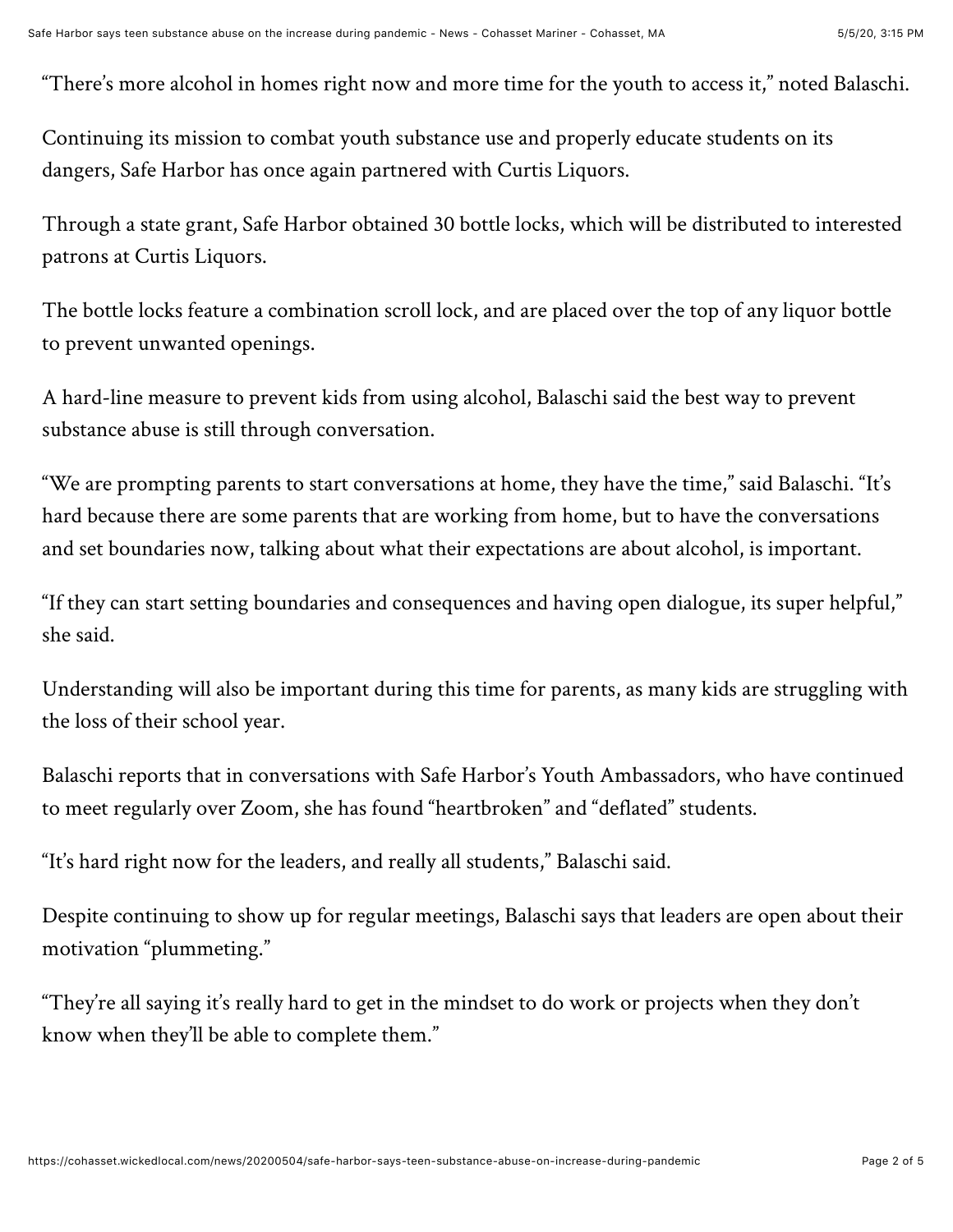With everything that is going on, students are having to deal with an unexpected isolation, and especially for seniors, a separation from friends with whom they were supposed to share so many great memories with this spring.

Safe Harbor continues to try to help, but is certainly faced with their own social distancing challenges.

While in-person meetings are out the window, Safe Harbor continues to do everything it can to stay connected.

"When we can't connect the community in the ways that we usually do, it's a lot harder," admitted Balaschi. "We're just trying to get information out in all avenues we can: social media, our newsletter, and through weekly updates."

The latest push in this information campaign has been awareness of not only potential youth alcohol use, but other substances that kids may be turning to during the quarantine.

## **The nutmeg challenge**

One such substance is regularly found in most pantries, but has proven to be dangerous thanks to a recent social media trend.

"There's something called the 'Nutmeg Challenge,'" Balaschi said. "It pops up every 5-10 years, and now with social media, it spreads very rapidly."

The challenge involves drinking nutmeg in order to get a high. Though it may seem innocuous, Balaschi said it can have some very dangerous effects.

"The majority of people who try to drink it end up having a panic attack because they take too much," Balaschi said. "The nutmeg then enhances any underlying mental health issues, whether its anxiety or depression or anything else."

Balaschi warns that though it may not be in Cohasset yet, parents need to be on the lookout.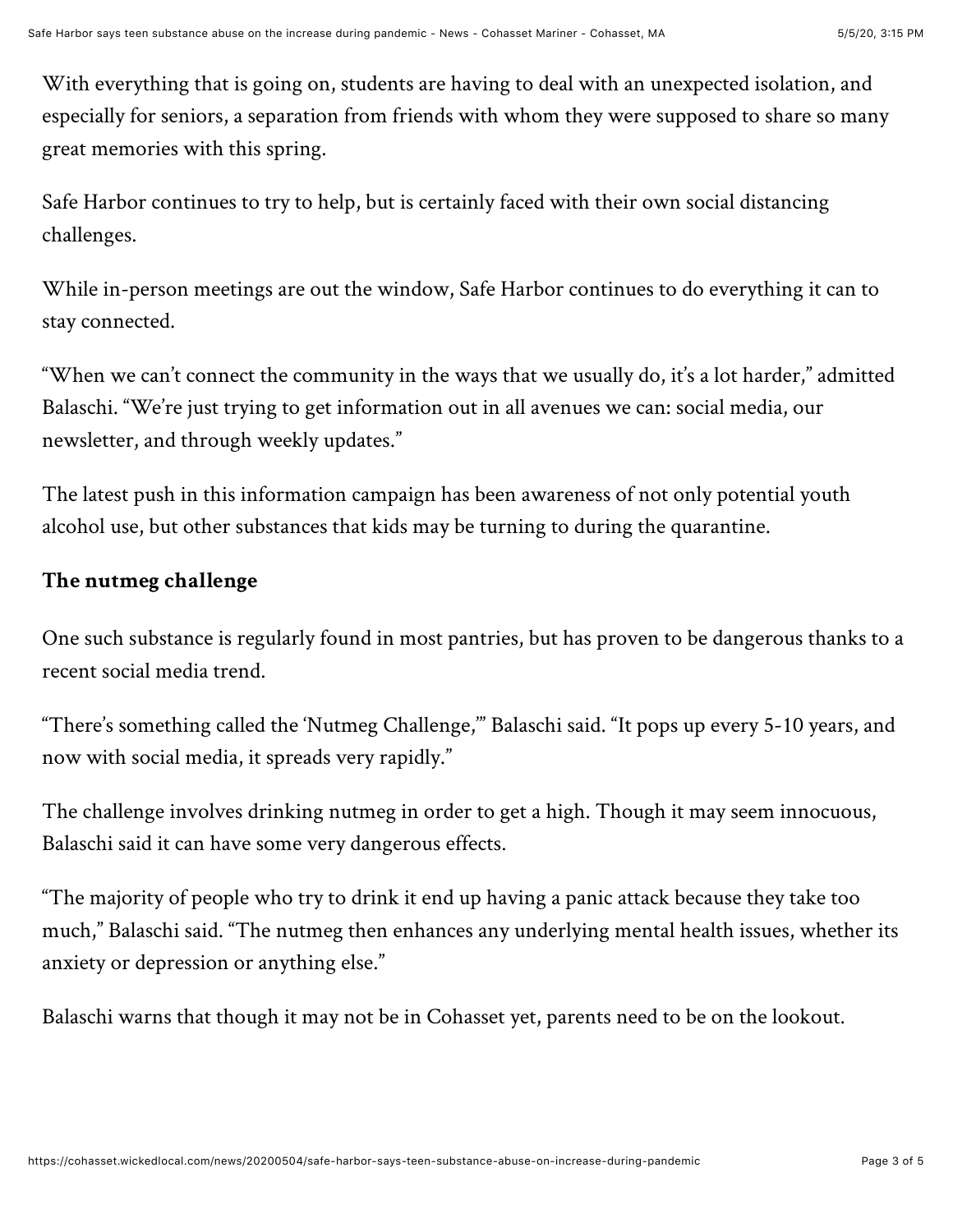"Our Youth Ambassadors reached out to say that they've seen it on Tik Tok and Snapchat," Balaschi said. "I'm not sure how prevalent it is in Cohasset, but very prevalent among the youth in general. It seems to be a side effect of everyone being at home and not having access to vapes or marijuana or whatever else what they would use."

## **Prescription drugs**

The other ever-present issue that Safe Harbor is calling attention to is prescription drugs in the home.

Balaschi says that one of Massachusetts bi-annual Drug Take-back Days, which is usually scheduled for April, has been canceled due to the pandemic.

In an effort to help residents get excess pills out of their homes, Safe Harbor has procured a number of terra bags, which allow for safe disposal of the pills at home.

Balaschi says that Safe Harbor will deliver the pouches to anyone who is interested, while of course maintaining safe social distancing.

As weeks turn to months in the stay-at-home order, we all have a responsibility to help maintain each other's mental health and safety.

Safe Harbor will continue to be an outlet for those in need as much as possible during the quarantine.